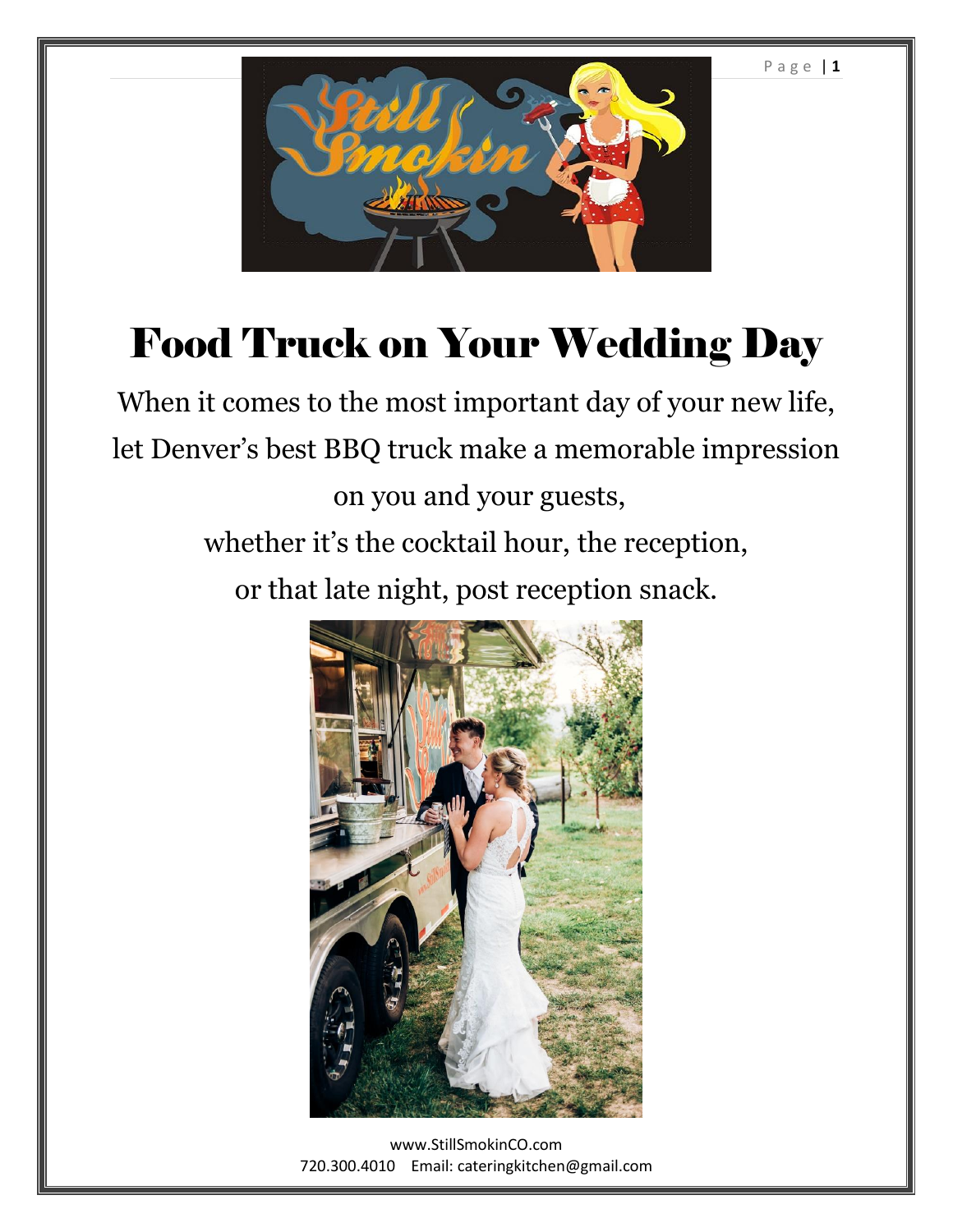## Standard Menu Options

#### 1. Cocktail Hour

#### 2. The Main Course

#### 3. Late Night Snack

#### Cocktail Hour

Brisket Queso & House Made Kettle Chips - \$3 per person

Baby Back Ribs- 2 bone - \$5 per person

BBQ Flat Bread - \$3 per person

- o Pulled Pork and Chipotle Pepper with Avocado Drizzle
- o Smoked Chicken, Bacon & Ranch

Smoked Salt Onion Rings with Creamy Jalapeno Ranch - \$3 per person

Mexican Street Corn Salsa & Tortilla Chips - \$2 per person

Baked Brie & Grilled Peaches with Honey Drizzle - \$4 per person (subject to peach season availability)

Sweet & Spicy - Chick n' Waffle Quarter - \$4 per person

o Crispy Chicken, Sweet Pickles and Bourbon Syrup

#### The Main Course

- Prix Fixed Classic Combo @ \$9.00 each
- Custom Classic Combo (choice of Meat) @ \$10.00 each
- Unlimited Classic Sandwiches @ \$13.00 per person
- Unlimited Signature Sandwiches & Tacos @ \$16 per person
- Unlimited Signature Sandwiches & Tacos & Lettuce Wraps @ \$18 per person
- Unlimited Signature Sandwiches & Tacos & Lettuce Wraps & Waffles @ \$20 per person

Add Ons:

- Drinks @ \$2.00 per person
- Mint Lemonade @ \$3.00 per person
- Dessert @ \$3.00 each (Bacon Chocolate Chip Cookies or Peach Cobbler)

#### Late Night Snack

• Cocktail hour options, unlimited, prix fixed menu available.

[www.StillSmokinCO.com](http://www.stillsmokinco.com/) 720.300.4010 Email: cateringkitchen@gmail.com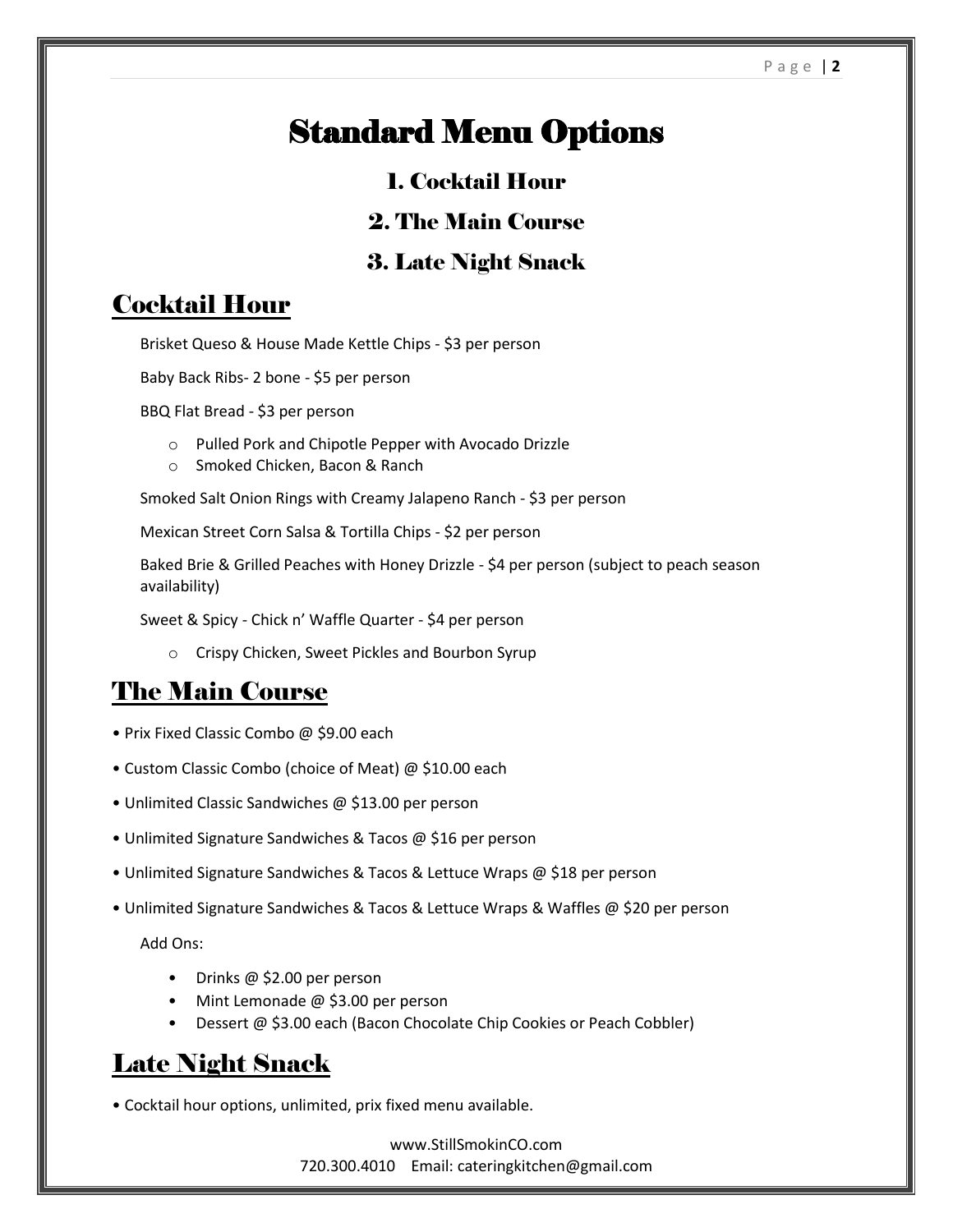#### Out of Truck Catering

Is your event up on a roof-top? In the Mountains with no kitchen? Or you would rather us serve inside?

No worries! We can bring Still Smokin directly to your private venues, backyards or rooftops!

Location subject to approval. Rental fees applicable, 18% service charge.

Still Smokin truck is still used to transport food & crew.

#### Standard Service-ware

Black heavy weight forks and knives

Natural craft containers or trays

2-ply BBQ friendly white napkins

Eco-Friendly (available for an additional upgrade)

Compostable Plant Based Forks and Knives

Compostable Containers and Napkins

#### Fundamentals

Days of Operation: Tuesday - Sunday Limited Availability: Holidays and Mondays Standard Starting Hours: 11am-1pm, 6-7pm, 10-11pm Arrival/Set Up: 45-60 minutes prior to event \$100 check deposit required to secure your date (applied to final bill)

### The Run Down

Food & Beverage Minimum (based on two hour serving time) \$1000+ for most events within standard operating hours \$1250+ Saturday lunch \$1500+ Saturday dinner, Mondays & Sundays

> The food & beverage minimum will increase for events longer than two hours and/or do not begin at our standard serving times. Event price subject to change based on end time, additional hours, additional guests & location.

> > [www.StillSmokinCO.com](http://www.stillsmokinco.com/) 720.300.4010 Email: cateringkitchen@gmail.com